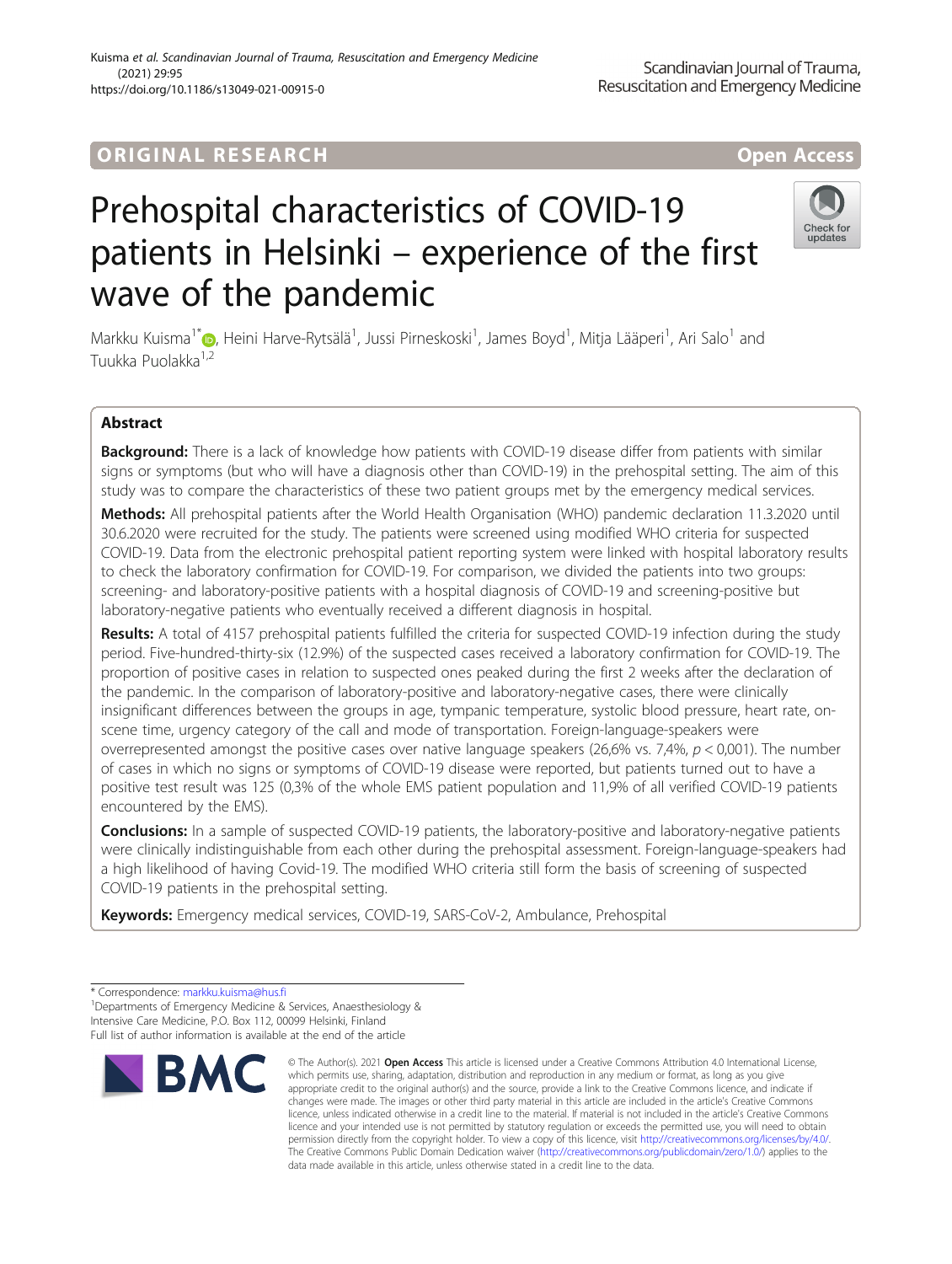# Background

The coronavirus disease 2019 (COVID-19) pandemic has had a tremendous impact on health care systems worldwide. In Finland various recommendations and restrictions for the population and a partial lockdown of the society have helped the health care system to run effectively during the pandemic. The emergency medical service (EMS) is often the first link in the chain of care especially when the symptoms are severe  $[1-5]$  $[1-5]$  $[1-5]$  $[1-5]$  $[1-5]$ . However, the signs and symptoms in COVID-19 are not specific to the disease [\[6](#page-5-0)] and they are commonly encountered in several prehospital patient groups. Therefore, only a small portion of all suspected COVID-19 cases met by EMS can be expected to be severe acute respiratory syndrome coronavirus 2 (SARS-CoV-2) positive after laboratory testing.

Prehospital data and hospital records are not usually linked and thus the final proportion of COVID-19 positive patients in the prehospital setting remains unknown. There has also been a lack of knowledge whether the confirmed COVID-19 patients differ clinically from other prehospital patients with similar signs or symptoms. The EMS have been forced to raise the suspicion of COVID-19 with a low threshold if the patient has met the criteria as defined by the World Health Organisation (WHO) [\[6](#page-5-0)]. Consequentially, the high number of suspected COVID-19 patients has burdened the emergency departments which may have led to disruption in standard diagnostic protocols and delayed the establishment of differential diagnoses.

Studies of the effects of previous pandemics on EMS are limited. H1N1-pandemic highlighted the need for continued education and communication regarding infection control and the appropriate use of personal protective equipment (PPE) [[7](#page-5-0)]. Refusal of EMS staff to work during a pandemic has been a concern [\[8\]](#page-5-0). The challenges in EMS concerning contagious diseases are mainly related to a demanding working environment and to the need for acting rapidly in situations which often have little or no relevant background information of patients.

The aim of this EMS based study was to compare the characteristics of suspected COVID-19 patients who received laboratory confirmation to suspected COVID-19 patients who were laboratory-negative and eventually received a different diagnosis. In addition, we were interested in the clinical features of screening negative (asymptomatic) patients who later received COVID-19 diagnosis.

# Methods

## The study design

We conducted a retrospective cohort study of all patients encountered by the EMS using a uniform electronic patient report (EPR) system.

# The study setting

The capital city of Helsinki and the surrounding area have a population of 1,260,000 inhabitants. The natively spoken languages are Finnish and Swedish. The EMS is organized by Helsinki University Hospital (HUS) and the ambulance services are provided by three Rescue (Fire) Departments and two private ambulance companies. Interhospital patient transportation is not part of EMS. Also, nursing home calls are mainly handled by other agencies than EMS. All emergency phone calls (112) are received and processed by the emergency medical communication centre. The four-step triage classification (A-D) of calls is described in Table [1.](#page-2-0) EMS has a uniform EPR system (Merlot Medi®, CGI, Finland). Before the pandemic, the annual call volume of EMS was 130,000 (2019). During the first wave of the pandemic the call volume was reduced by 12%,

## The prehospital COVID-19 screening

The signs and symptoms referring to COVID-19 disease were defined in EMS as: fever ≥38 °C, cough, shortness of breath, sore throat, diarrhoea and/or loss of taste or smell. Any one of these criteria caused patients to be treated as a suspected COVID-19 case. The criteria were slightly more narrow compared to WHO criteria [\[6](#page-5-0)] and they were adjusted to EMS patient population (e.g. fatigue alone does not lead to ambulance dispatch in Finland). The emergency medical dispatcher reported the results of their initial COVID-19 screening questions to ambulance crews while they were on their way to the scene. The caller was asked of symptoms of respiratory tract infection, confirmed COVID-19 disease, order to stay in quarantine and contacts with confirmed COVID-19 cases within the previous 14 days. All EMS personnel were instructed to use universal precautions and personal protective equipment in case the patient had any signs or symptoms of COVID-19 disease or the situation was unclear (e.g. patient was unconscious or not able to communicate). Universal masking of personnel and patients in all ambulance calls was not yet used at the time of the study. The EPR system was modified to enable the registering of COVID-19 related information. The data of suspected or already confirmed COVID-19 infection was recorded using structural fields into the EPR system.

# Laboratory testing of SARS-CoV-2

The test used for laboratory confirmation of COVID-19 infection from nasopharyngeal swabs was a real-time reverse transcription-polymerase chain reaction test by the laboratory at the Helsinki University Hospital (HUSLAB COVID-19, Helsinki, Finland). Test results were screened up to 14 days before and 10 day after the EMS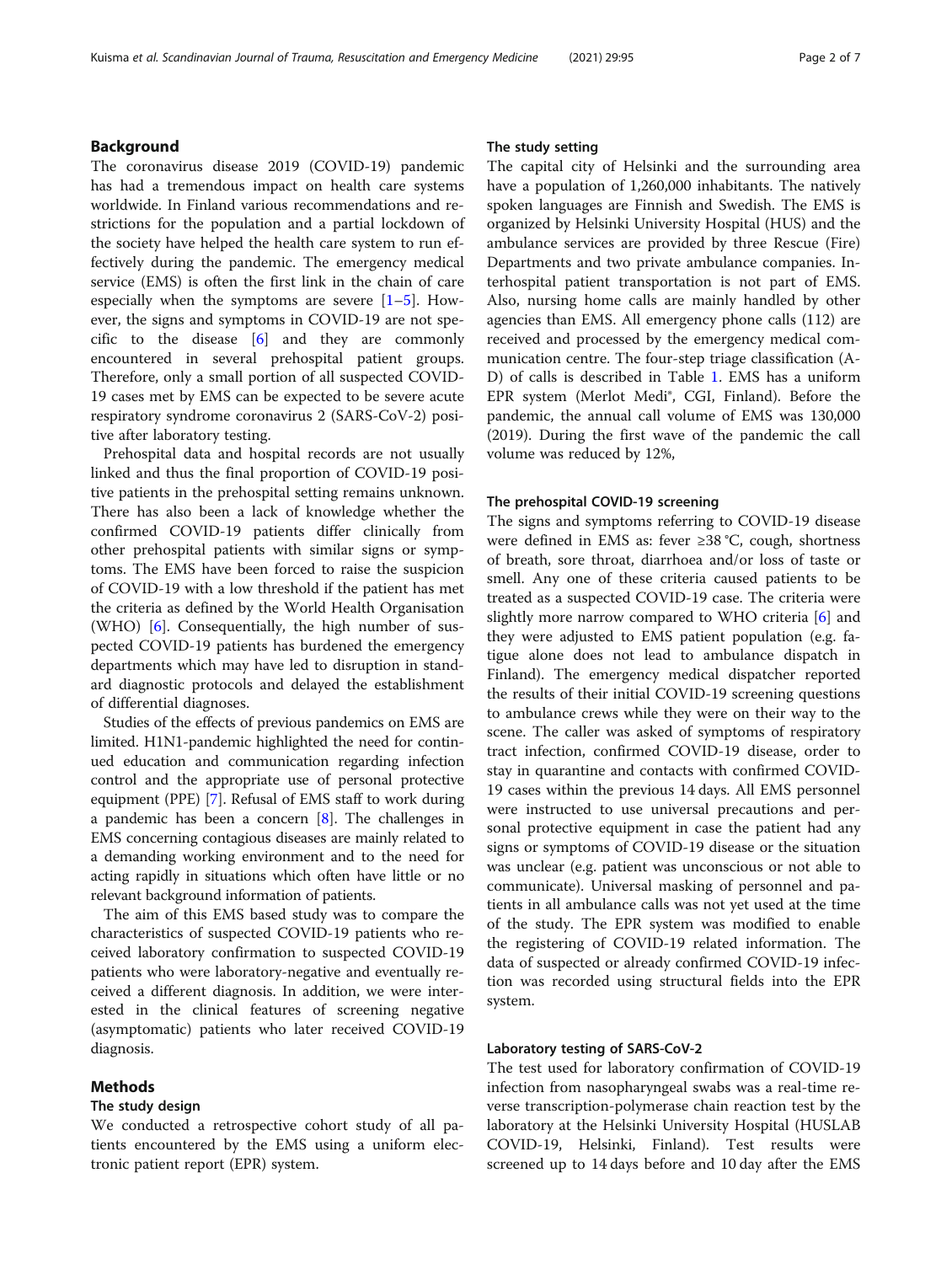| Triage class | Explanation                                                                                                                             |
|--------------|-----------------------------------------------------------------------------------------------------------------------------------------|
| Α            | A high-risk, life threatening situation with a suspected severe disturbance in vital signs or a high energy injury.                     |
| B            | A situation in which there is a disturbance in vital signs that might progress to be life-threatening without prompt EMS interventions. |
|              | A situation where patient is stable and can wait for an ambulance. EMS responds within 30 min.                                          |
| D            | A non-urgent situation. EMS responds within 120 min.                                                                                    |

<span id="page-2-0"></span>Table 1 The four-step triage classification of the ambulance calls. Class C and D calls are responded to without lights and sirens on and by observing speed limits and regular traffic rules

contact. Test sampling (nasopharyngeal swabbing) was done only either in hospitals or in outpatient test sites.

## Data collection

The study period begun from the beginning of WHO pandemic declaration (March 11th, 2020) and continued until the number of new confirmed cases was minimal (June 30th, 2020). This time-period correlates with the first wave of pandemic in Finland. We included all EMS encountered patients in all age groups with a Finnish social security number or a temporary social security number for non-Finnish residents. The exclusion criteria were a diagnosis of COVID-19 at the time of the EMS call (Fig. 1). All prehospital patient reports with suspected COVID-19 infection were retrieved from the EPR system. Patients who already had received a diagnosis of COVID-19 at the time of the EMS call were excluded from the study. The laboratory testing results were retrieved from the hospital laboratory database (Weblab®, Mylab, Tampere, Finland) and combined with prehospital data. For comparison we divided the patients into two groups: screening- and laboratory-positive patients with a diagnosis of COVID-19 and screening-positive but laboratory-negative patients who eventually received a different diagnosis. In addition, a separate subgroup of patients who were screening-negative (asymptomatic)



for COVID-19 during the EMS call, but received laboratory-confirmation at the hospital, were examined.

### Statistical analysis

The suspected and confirmed COVID-19 cases were compared using Mann-Whitney U tests and Chi-squared tests. The data are presented using counts, percentages, median and inter-quartile ranges (IQR). P-values below 0.05 were considered significant and all tests were two sided. The analyses were done using R version 4.0.3 and the visualizations with the ggplot2 package.

# Ethics

The study plan was approved by the appropriate research body of HUS. Due to the nature of the study neither ethical committee approval nor consent from the patients was required. Finnish research legislation does not require ethical committee approval of retrospective studies based solely on patient records.

## Results

During the study period EMS encountered 40,777 patients of which 661 tested positive for SARS-CoV-2 regardless of whether Covid-19 infection was suspected by the EMS staff or not. (Fig. 1). A total of 4157 patients fulfilled the criteria for suspected COVID-19 infection. Five-hundred-thirty-six (12.9%) of the suspected cases received a laboratory confirmation for COVID-19. Additionally, EMS encountered 386 patients with a preexisting COVID-19 diagnosis who were excluded from the study. The proportion of SARS-CoV-2 positive cases in relation to suspected cases changed drastically during the study period (Fig. [2](#page-3-0)). The highest proportion of positive cases was seen during the first 2 weeks after the declaration of the pandemic.

# Group comparison

There were statistically significant differences between the groups of suspected and confirmed COVID-19 patients in age, tympanic temperature, systolic blood pressure, heart rate, on-scene time, urgency category of the call, native language of patient and transportation. However, the differences were not clinically meaningful to be used in prehospital assessment. Interestingly, foreign language speakers had a more than three times higher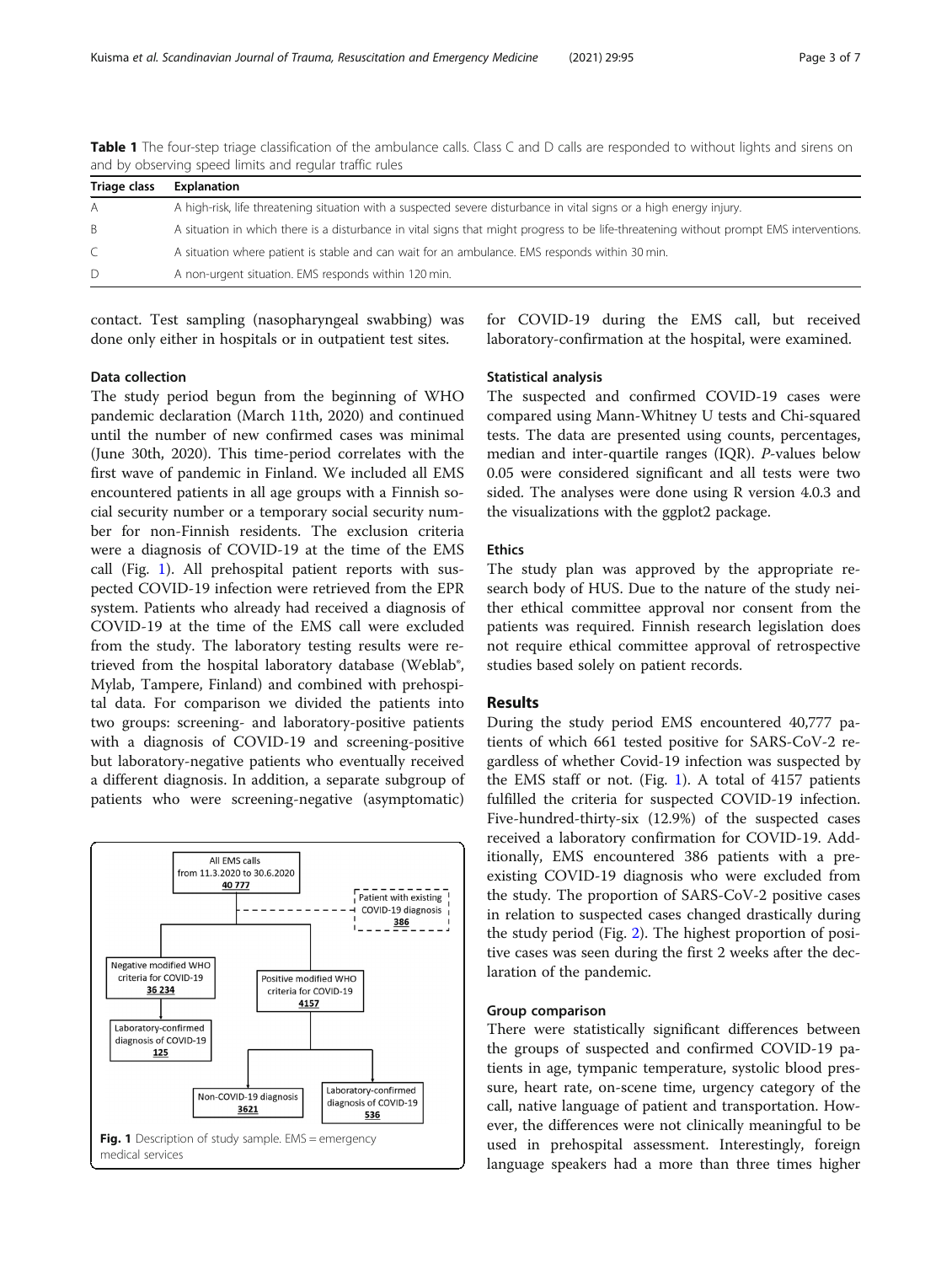<span id="page-3-0"></span>

likelihood of having laboratory confirmed Covid-19 than native language (Finnish or Swedish) speakers. All foreign language speakers had Finnish social security number and they were living in Finland. The group comparison is presented in Table 2.

## Asymptomatic COVID-19 patients

The number of cases in which no signs or symptoms of COVID-19 disease were reported in prehospital phase, but patients turned out to have a positive

SARS-CoV-2 test result was 125 (0,3% of the whole EMS patient population and 11,9% of all verified COVID-19 patients encountered by the EMS). Characteristics of these patients are described in Table [3](#page-4-0). The two leading causes for 112 call were falls and malaise. Atypical causes for requesting an ambulance were mental disturbance (5), drug overdose (4), traffic accident (2) and assault (1). There were no major abnormalities in vital functions of these patients. One patient with fever > 38 °C was missed as being a

**Table 2** Characteristics of suspected and laboratory-confirmed cases of COVID-19 (total  $n = 4157$ ). All continuous variables presented in median (interquartile range)

| Variable                                          | All patients       | <b>Suspected Covid-19</b> | <b>Confirmed Covid-19</b> | P value |
|---------------------------------------------------|--------------------|---------------------------|---------------------------|---------|
| Age (years)                                       | 72.42 (52.08-82.5) | 73.25 (53.83-83.17)       | 62 (44.83-78.19)          | < 0.001 |
| Sex, male (%)                                     | 2048 (49.4%)       | 1789 (49.5%)              | 259 (48.4%)               | 0.671   |
| Native language other than Finnish or Swedish (%) | 391 (9.8%)         | 259 (7.4%)                | 132 (26.6%)               | < 0.001 |
| Initial respiratory rate (/min)                   | $20(16-25)$        | $20(16-25)$               | $19(16-24)$               | 0.181   |
| Last respiratory rate (/min)                      | $19(16 - 24)$      | $19(16 - 24)$             | $18(16-24)$               | 0.175   |
| Initial blood oxygen saturation (%)               | 95 (92-97)         | 95 (92-97)                | 95 (92-97)                | 0.444   |
| Last blood oxygen saturation (%)                  | 96 (94-98)         | 96 (94-98)                | 95 (93-97)                | 0.086   |
| Heart rate (/min)                                 | 94 (79-110)        | 94 (79-110)               | 91 (79-105)               | < 0.01  |
| Systolic blood pressure (mmHg)                    | 138 (121-156)      | 139 (121-158)             | 133 (120-149)             | < 0.001 |
| Temperature (°C)                                  | 37.5 (36.9-38.4)   | 37.5 (36.8-38.3)          | 37.8 (37.1-38.6)          | < 0.001 |
| Blood glucose (mmol/l)                            | $7(6-8.7)$         | $7.1(6-8.7)$              | $6.7(5.8-8.7)$            | 0.129   |
| Urgency of dispatch                               |                    |                           |                           | < 0.001 |
| A                                                 | 291 (7.0%)         | 273 (7.5%)                | 18 (3.4%)                 |         |
| B                                                 | 891 (21.4%)        | 797 (22.0%)               | 94 (17.5%)                |         |
| C                                                 | 1250 (30.1%)       | 1088 (30.0%)              | 162 (30.2%)               |         |
| D                                                 | 1725 (41.5%)       | 1463 (40.4%)              | 262 (48.9%)               |         |
| On-scene time (min)                               | 25 (19-34)         | 25 (19-35)                | $23(17-30)$               | < 0.001 |
| Duration of the mission (min)                     | $100(78-130)$      | 100 (79-128)              | 99 (72-135.25)            | 0.219   |
| Transport rate (%)                                | 3498 (84.1%)       | 3130 (86.4%)              | 368 (68.7%)               | < 0.001 |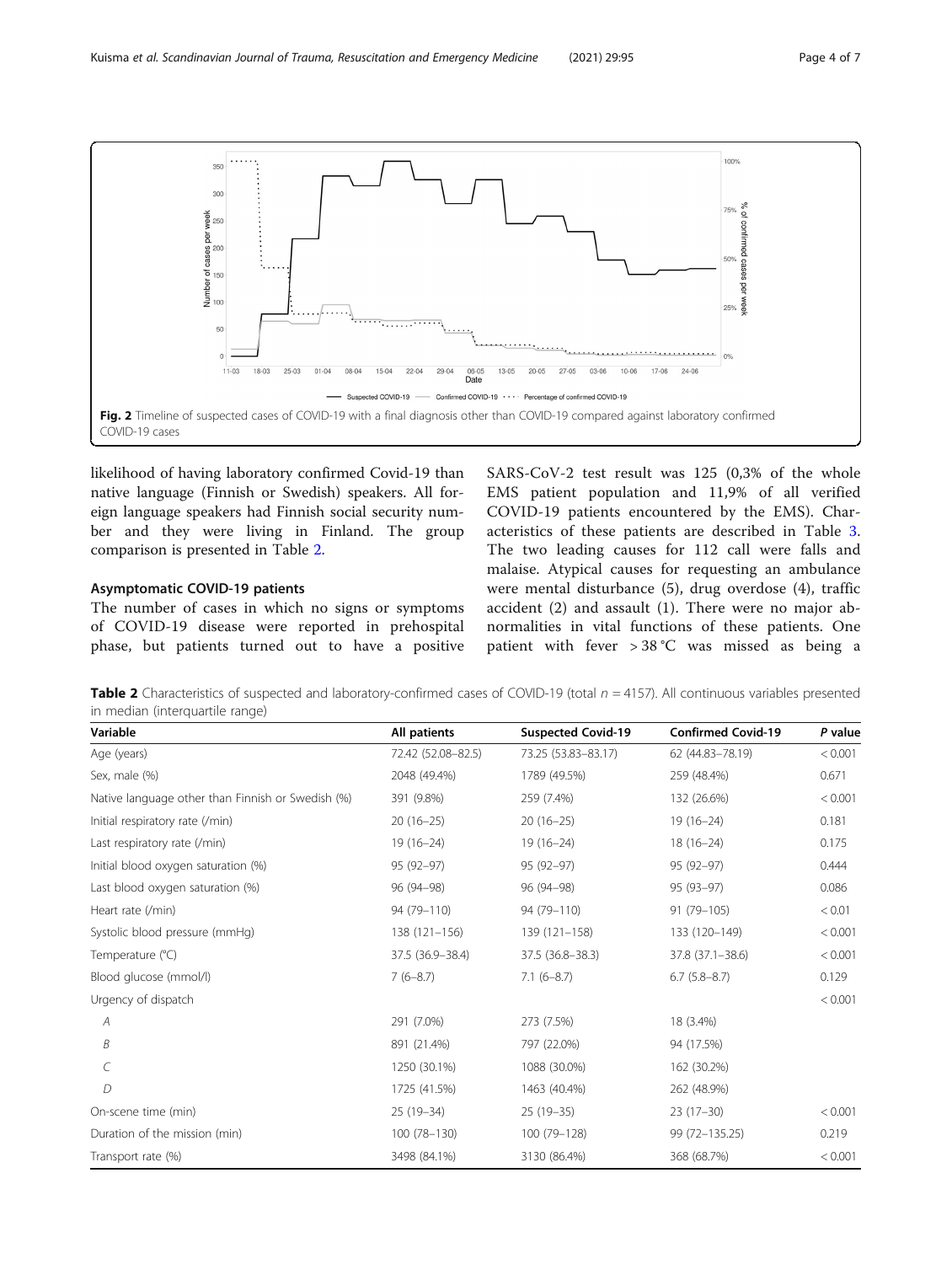<span id="page-4-0"></span>COVID-19 suspect despite meeting the WHO screening criteria.

# **Discussion**

# Principal findings

This is one of the first studies combining comprehensive prehospital EPR data with hospital laboratory-confirmed COVID-19 diagnosis in patients managed by the EMS. We found that the proportion of laboratory confirmed COVID-19 cases in relation to suspected ones was high during the first weeks after the declaration of the pandemic. At that phase patients tended to stay at home too long before seeking diagnostics and treatment. Although several prehospital parameters were associated with the final diagnosis of COVID-19, their clinical significance was low and did not give added value to the modified WHO criteria for a suspect case, except for the native language of the patient.

The modified WHO criteria were negative in 125 patients who later received a laboratory-confirmed COVID-19 diagnosis. Although these cases represented only 0,3% of the whole EMS patient population they cause a potential occupational health risk for EMS personnel. In a study from Seattle, USA, almost one third of COVID-19 patients encountered by the EMS did not present with fever, respiratory difficulty or cough [\[2](#page-5-0)].

# Relation of results to the other studies

Most of the previous studies of COVID-19 in the prehospital setting have not focused on patient assessment or diagnostics but rather on demand and performance of the EMS, and occupational safety  $[1, 3, 5, 9-11]$  $[1, 3, 5, 9-11]$  $[1, 3, 5, 9-11]$  $[1, 3, 5, 9-11]$  $[1, 3, 5, 9-11]$  $[1, 3, 5, 9-11]$  $[1, 3, 5, 9-11]$  $[1, 3, 5, 9-11]$  $[1, 3, 5, 9-11]$ . In a study from Seattle, the EMS had documented the suspicion of COVID-19 in only 50% of cases with an eventual COVID-19 diagnosis [[2\]](#page-5-0). The investigators concluded

Table 3 Characteristics of patients with no signs or symptoms of Covid-19 in the prehospital phase but who later tested positive for SARS-CoV-2 at the hospital. All continuous variables are presented using median (interquartile range)

| Age, years                      | 75,4 (56,3-84,3) |  |
|---------------------------------|------------------|--|
| Sex, male                       | 50 (40%)         |  |
| Initial respiratory rate (/min) | $16(16-18)$      |  |
| Body temperature (°C)           | 36,9 (36,5-37,2) |  |
| Most common dispatch codes      |                  |  |
| Fall                            | 23 (18,4%)       |  |
| Malaise                         | 23 (18,4%)       |  |
| Nausea, vomiting and diarrhea   | $9(7,2\%)$       |  |
| Abdominal pain                  | $9(7.2\%)$       |  |
| Chest pain                      | 7(5,6%)          |  |
| Ambulance transport to hospital | 90 (72%)         |  |
|                                 |                  |  |

that the conventional symptoms of febrile respiratory illness may not have the necessary sensitivity for early diagnostic suspicion when screened among EMS patients. It is to be noted that nursing home residents were overrepresented in this study (46% of all COVID-19 patients met by the EMS). Nursing home patients may be more likely to have atypical symptoms compared to those living independently. One of the first published case series on EMS treated COVID-19 infected patients also pointed out this possibility [[12\]](#page-6-0).

A recent study from Sweden found that up to 54% of COVID-19 patients presented with primary symptoms not typical of COVID-19 [[14\]](#page-6-0). This proportion was markedly higher than in our study (19%) and it may reflect differences how people with non-severe symptoms use emergency services. Their finding that vital signs had little predictive value in identifying of COVID-19 cases in in accordance with our results. However, deteriorated vital signs may be a predictor of poor outcome in a subgroup of severe cases.

Blood oxygen saturation did not become significant in differentiating the patient groups in our study. However, worsening rates of hypoxemia have been reported in patients with respiratory symptoms treated by EMS after the beginning of pandemic in Tijuana, Mexico [\[5](#page-5-0)]. A similar, but more modest finding was reported in Lombardy, Italy  $[4]$  $[4]$ . We believe that the good access to health care and availability of EMS in Finland may have caused patients to be encountered before the development of severe hypoxia.

## Relevance of the study results

The study sample included all patients who needed the EMS in the capital area and therefore the results can be considered epidemiologically comprehensive.

In the prehospital setting, initial screening for COVID-19 is mandatory but the key issue is what kind of false negative and false positive screening rates can be accepted. The rates may differ regarding on the point of view – patient assessment or occupational safety of the staff. Patients who do not have, or for some reason do not report, any symptoms in COVID-19 screening are a challenge for EMS. Unexpectedly, we found falls to be a common cause for calling help in this patient group. In elderly people, falls may be caused by medical conditions where the general condition of the patient begins to deteriorate.

If the patient's native language was other than Finnish or Swedish, we found the likelihood of COVID-19 to be significantly higher. This is supported by the epidemiological data that COVID-19 was more common in certain immigrant groups in Finland. These immigrant families may have several members living in small apartments, which may have important implications for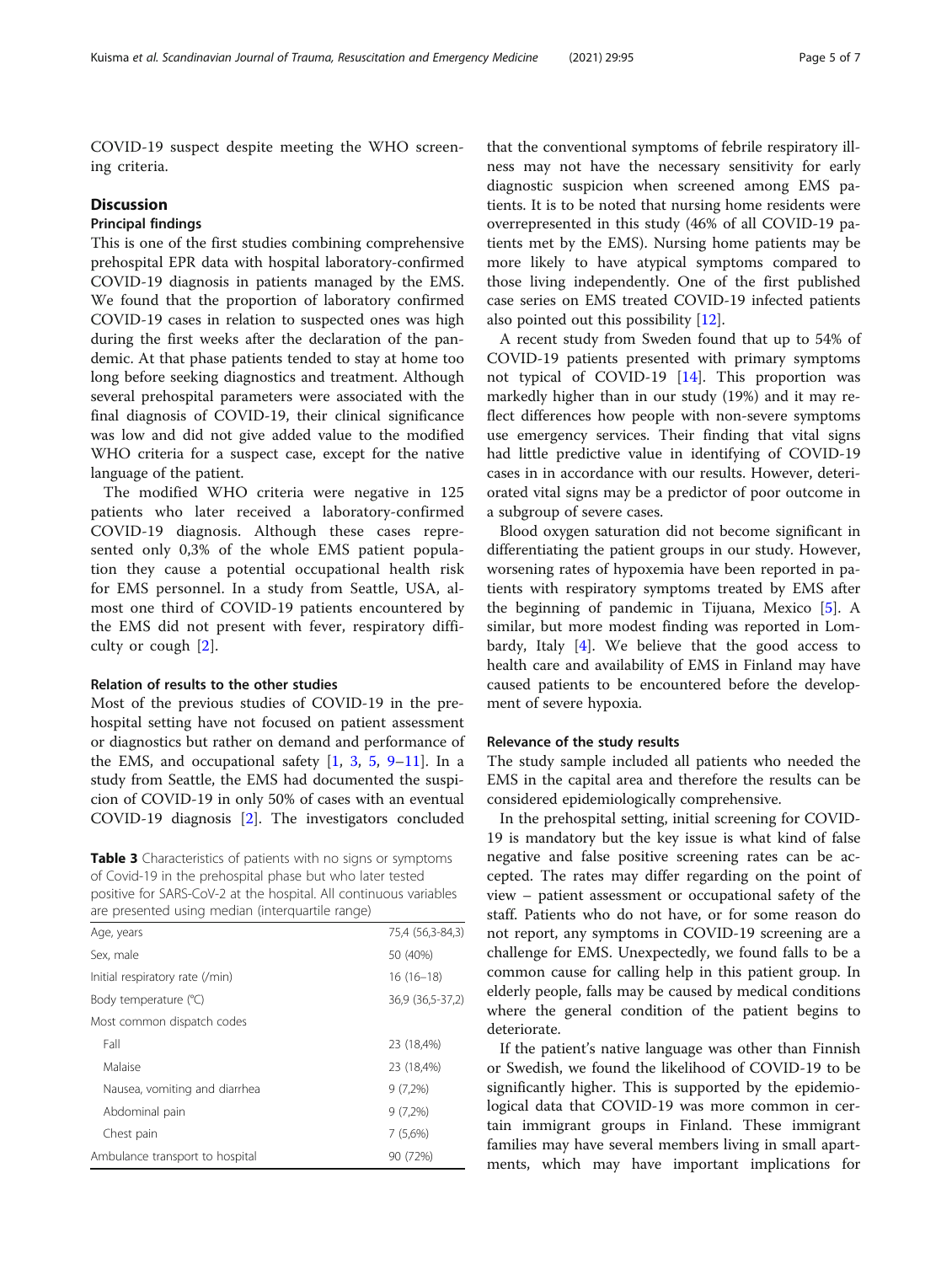<span id="page-5-0"></span>patient assessment and the occupational safety of EMS staff. Our findings are emphasized by the fact that foreign language speakers were not tourists. They were living in Finland permanently or on a long-time basis and they had Finnish social security number.

The ambulance transport rate in the group with a final diagnosis of COVID-19 was lower than in the group with other diagnosis. This finding is not explained by the studied parameters. Some patients were instructed to arrange their own transport to an emergency department. The national recommendation to the public in March "to stay home if you have COVID-19 like symptoms" may have also affected the decision making of EMS personnel.

# Limitations and future studies

The study was limited by the fact that in the early phase of the pandemic, SARS-CoV-2 testing capacity was limited and patients with modest or atypical symptoms may not have been tested as actively as patients presenting during the later phase of the pandemics first wave. In one febrile patient, who later tested positive for SARS-CoV-2, the EMS personnel failed to suspect a COVID-19 infection.

Considering the continuum of this pandemic, future pandemics, and other infectious disease threats, there is a need for studies that can provide tools (e.g. clinical characteristics, triage models [\[13](#page-6-0)], point-of-care testing, artificial intelligence) for initial diagnostics of COVID-19 in the prehospital setting.

# Conclusions

Suspected cases of COVID-19 who eventually received a different diagnosis, and laboratory confirmed COVID-19 cases had minor differences in their prehospital clinical parameters which were not clinically significant. Foreign-language-speakers had a high likelihood of having Covid-19. We found no clinical signs that could improve modified WHO criteria in screening for suspected COVID-19 patients in EMS.

#### Abbreviations

COVID-19: Coronavirus disease 2019; EMS: Emergency medical services; EPR: Electronic patient report; IQR: Interquartile range; SARS-CoV-2: Severe acute respiratory syndrome coronavirus 2; WHO: World Health Organization

## Acknowledgements

Not applicable.

#### Authors' contributions

MK conceived of the study, and participated in its design and coordination and drafted the manuscript. HH-R participated in the design of the study and data analysis and helped to draft the manuscript, JP participated in the design of the study and helped to draft the manuscript, JB participated in the design of the study and helped to draft the manuscript, ML participated in the design of the study and performed the statistical analysis, AS participated in coordination of the study and helped to draft the manuscript and

TP participated in the design of the study and data analysis and helped to draft the manuscript. The authors read and approved the final manuscript.

#### Funding

The study was supported by the HUS Helsinki University Hospital, Etelä-Karjalan lääkäriseura (T.P.) and Viipurin tuberkuloosisäätiö (T.P.)

#### Availability of data and materials

Please contact author for data requests.

#### **Declarations**

#### Ethics approval and consent to participate

Due to the nature of the study neither ethical committee approval nor consent from the patients was required based on Finnish research legislation.

## Consent for publication

Not applicable.

# Competing interests

The authors declare that they have no competing interests.

#### Author details

<sup>1</sup>Departments of Emergency Medicine & Services, Anaesthesiology & Intensive Care Medicine, P.O. Box 112, 00099 Helsinki, Finland. <sup>2</sup> Departments of Emergency Medicine & Services, Helsinki University Hospital and University of Helsinki, Helsinki, Finland.

# Received: 23 February 2021 Accepted: 8 July 2021 Published online: 19 July 2021

#### References

- 1. Katayama Y, Kiyohara K, Kitamura HS, Shimazu T. Influence of the COVID-19 pandemic on an emergency medical service system: a population-based, descriptive study in Osaka, Japan. Acute Med Surg. 2020;7:e534.
- 2. Yang B, Barnard L, Emert J, Drucker C, Schwarcz L, Counts C, et al. Clinical characteristics of patients with coronavirus disease 2019 (COVID-19) receiving emergency medical Services in King County, Washington. JAMA Netw Open. 2020;3:e2014549.
- 3. Jaffe E, Sonkin R, Strugo R, Zerath E. Evolution of emergency medical calls during a pandemic – an emergency medical service during the COVID-19 outbreak. Am J Emerg Med. [https://doi.org/10.1016/j.ajem.2020.06.039.](https://doi.org/10.1016/j.ajem.2020.06.039)
- 4. Fagoni N, Perone G, Villa G, Celi S, Bera P, Sechi G, et al. The Lombardy emergency medical system faced with COVID-19: the impact of out-ofhospital outbreak. Prehosp Emerg Care. 2021;25:1–7.
- 5. Friedman J, Calderón-Villarreal A, Bojorquez L, Hernández C, Schriger D, Hirashima E. Excess out-of-hospital mortality and declining oxygen saturation: the sentinel role of emergency medical services data in the COVID-19 crisis in Tijuana, Mexico. Ann Emerg Med. 2020;76:413–25.
- 6. WHO COVID-19: Case Definitions Updated in Public health surveillance for COVID-19. [https://www.who.int/publications/i/item/WHO-2019-nCoV-](https://www.who.int/publications/i/item/WHO-2019-nCoV-Surveillance_Case_Definition-2020.2)[Surveillance\\_Case\\_Definition-2020.2](https://www.who.int/publications/i/item/WHO-2019-nCoV-Surveillance_Case_Definition-2020.2)
- 7. Smith E, Burkle F Jr, Holman P, Dunlop J, Archer F. Lessons from the front lines: the prehospital experience of the 2009 novel H1N1 outbreak in Victoria, Australia. Disaster Med Public Health Preparedness. 2009;3:S154–9.
- 8. Tippett VC, Watt K, Raven SG, Kelly HA, Coory M, Archer F, et al. Anticipated behaviors of emergency prehospital medical care providers during an influenza pandemic. Prehosp Disaster Med. 2010. [https://doi.org/10.1017/s1](https://doi.org/10.1017/s1049023x00007603) [049023x00007603.](https://doi.org/10.1017/s1049023x00007603)
- Murphy D, Barnard L, Drucker C, Yang B, Emert J, Schwarcz L, et al. Occupational exposures and programmatic response to COVID-19 pandemic: an emergency medical services experience. Emerg Med J. 2020; 37:707–13.
- 10. Apostolidis K, Aslanidis T, Nikolaidou O, Charitidou S, Syrmou AD, Tsioupa A, et al. Pre-hospital medical emergencies services activity during COVID-19 lockdown in an urban setting, in Greece: focused cases. Greek e J Perioper Med. 2020;19:21–31.
- 11. Dicker B, Swain A, Todd VA, Tunnage B, McConachy E, Drake H, et al. Changes in demand for emergency ambulances during a nationwide